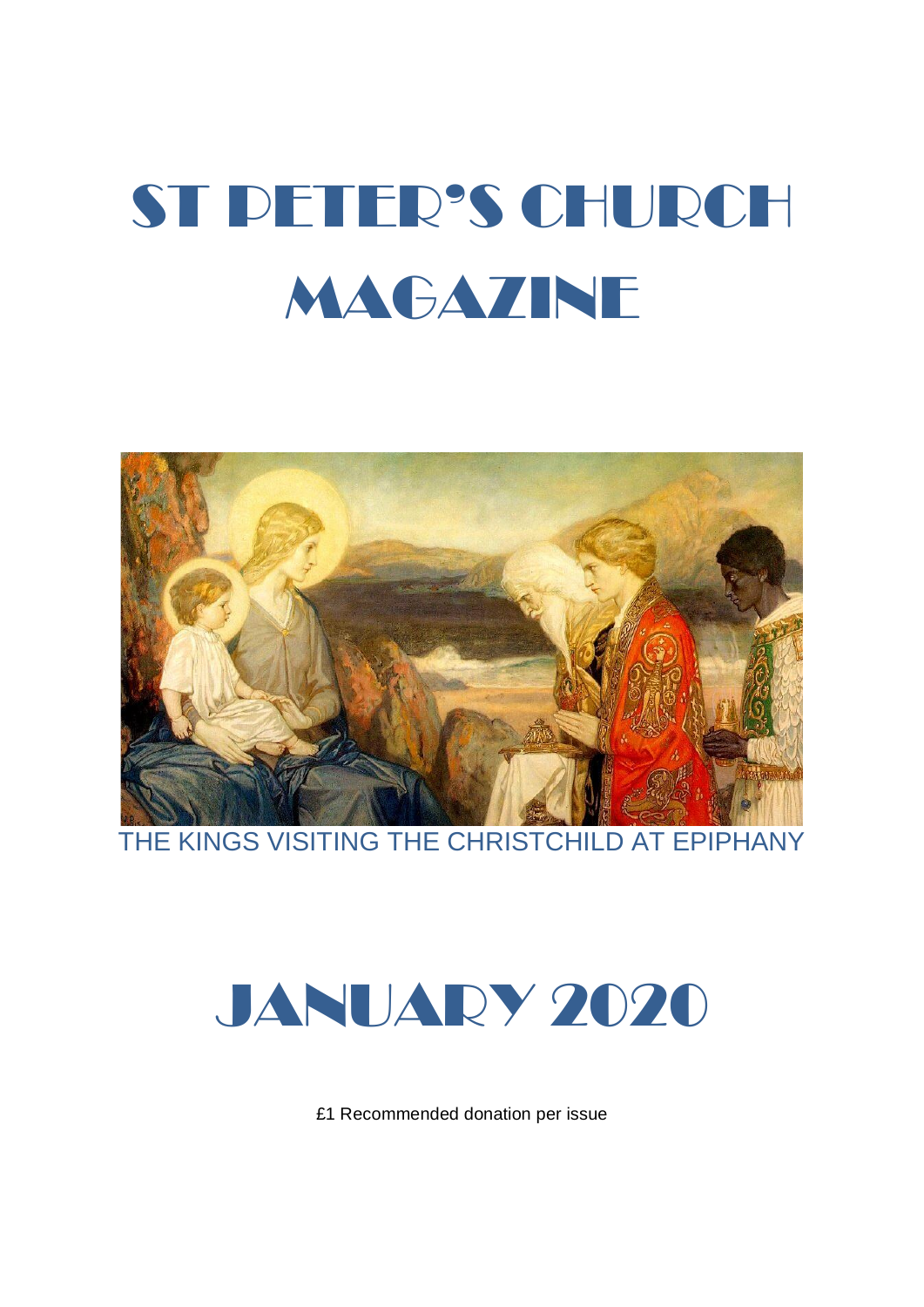# **Ministry Leadership Team**<br>Susan Boorman 07704 788689 Sheena Cossar

Karen Ellis 01896 757429 John Maltman 07551 357580 Nancy Muir 01896 758017 Monica Reynolds 01896 757114

Sheena Cossar 01896 751694

#### **Church Diary January 2020**

| 9.45am Family breakfast                                            |
|--------------------------------------------------------------------|
| 10.30am Family Service, Rev Simon Cake                             |
| 12.45 Epiphany lunch                                               |
| 10.00am Communion                                                  |
| 8.15pm GFoC prayer walk from Market Square                         |
| 10.30am Communion service                                          |
| 6.00pm Healing service                                             |
| 6.00pm bottletop sort                                              |
| 7.30pm Vestry meeting                                              |
| 10.00am Communion                                                  |
| 12.30-2.00 Soup 'n' Pud lunch                                      |
| 9.30am Sunday Squad                                                |
| 10.30am Communion service                                          |
| 6.30pm Week of Christian Unity service $\omega$ St John's, Langlee |
| 10.00am Communion                                                  |
| 10.30am Communion service, Mark Calder, Embrace the                |
| Middle East                                                        |
| 6.00pm bottletop sort                                              |
| 10.00 Communion service                                            |
| 9.45am Family breakfast                                            |
| 10.30am Family Service                                             |
|                                                                    |

-o-o-o-o-o-



# **KEEP WARM THIS WINTER**

If you or anyone you know is experiencing difficulty in keeping a warm and cosy house then Home Energy Scotland offers a free

advice service. Phone 0808 808 2282 for simple tips to save money on fuel bills, and to check if you're eligible for any financial support. Home Energy Scotland can also organise home visits to give practical advice. Spread the word.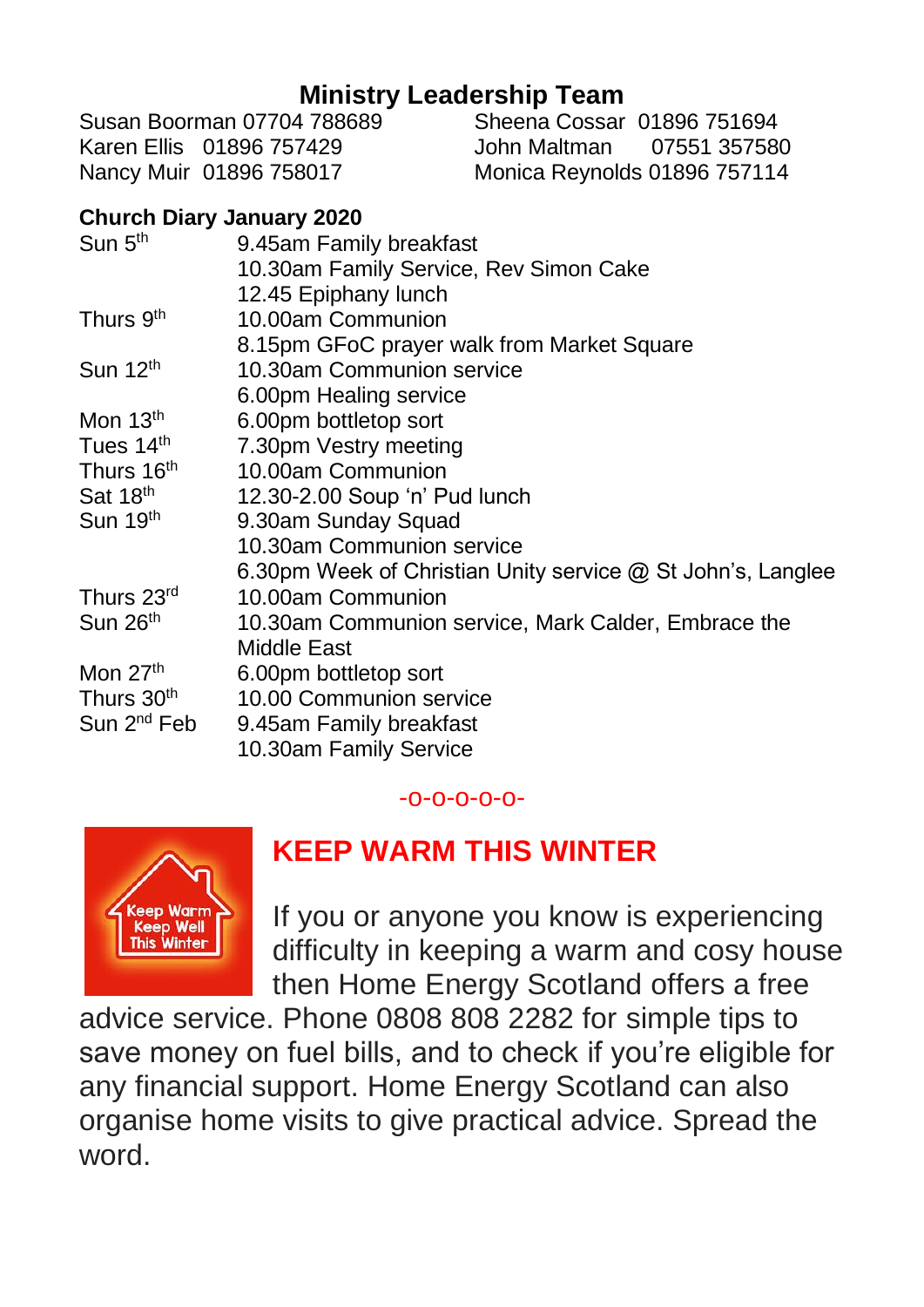I have a friend who has a very unusual New Year Ritual.

Every year he takes his diary and asks the Lord to bless the coming year. Well I've known him for 35yrs. Time moves on. it's no longer a paper diary he takes out it's his phone and doesn't just ask the coming of the next year and all his commitments But also every one of his contacts in his phone. What a simple and wonderful thing to do. Not just asking God to be with him in the year to come, but also everyone he knows and his time and how to best use it.

In the Bible there's a famous passage - you'll find in the pages marked Ecclesiastes. It says "For everything there is a season, and a time for every matter under Heaven. A time to be born and a time to die. A time to love and a time to have. A time for war and a time for peace.

Perhaps we to should take our diaries, iPad, Tablet, phones, or

even Filofaxes (if you can remember them!) Ask God to bless our lives to, at the beginning of our year and hope and pray, not just for ourselves, but everyone we know and that we all trust God to give us positive times of LOVE, PEACE, and JOY for us all.



But above all, in the Words from the Lord's Prayer. The Family Prayer. Is that "Thy Will Be Done." That we, with God's Help, can cope with it. Whatever that might be.

I'd like to wish everyone a Happy and Joyful year ahead.

Revd Capt. Simon Cake.CA.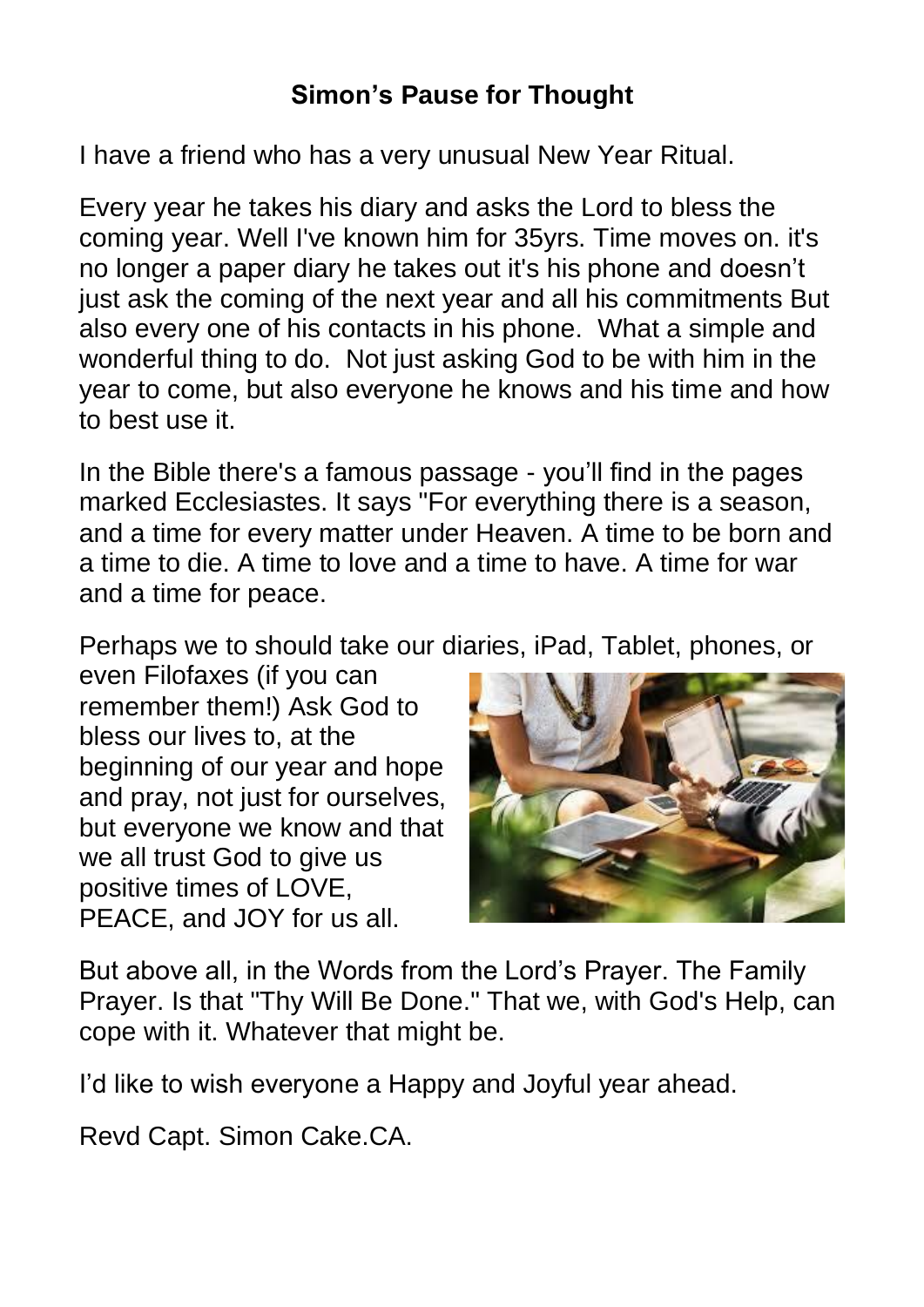

# **Buildings Convenor**

There is still a need for someone to step forward and take over the work the Mike did in overseeing the integrity of both the Rectory and the Church buildings. You don't need to be able to climb ladders!

## **Work in progress**







Some photos of our new piano cabinet taking shape



**Starting in January our hymns will be chosen by a number of different people. Preachers will continue to choose songs that reflect their theme, Leaders will also choose music. CDs will be used during Communion** 



**Please write your favourite hymns and/or worship songs in the new book at the back of church so that these too can be included in our services.**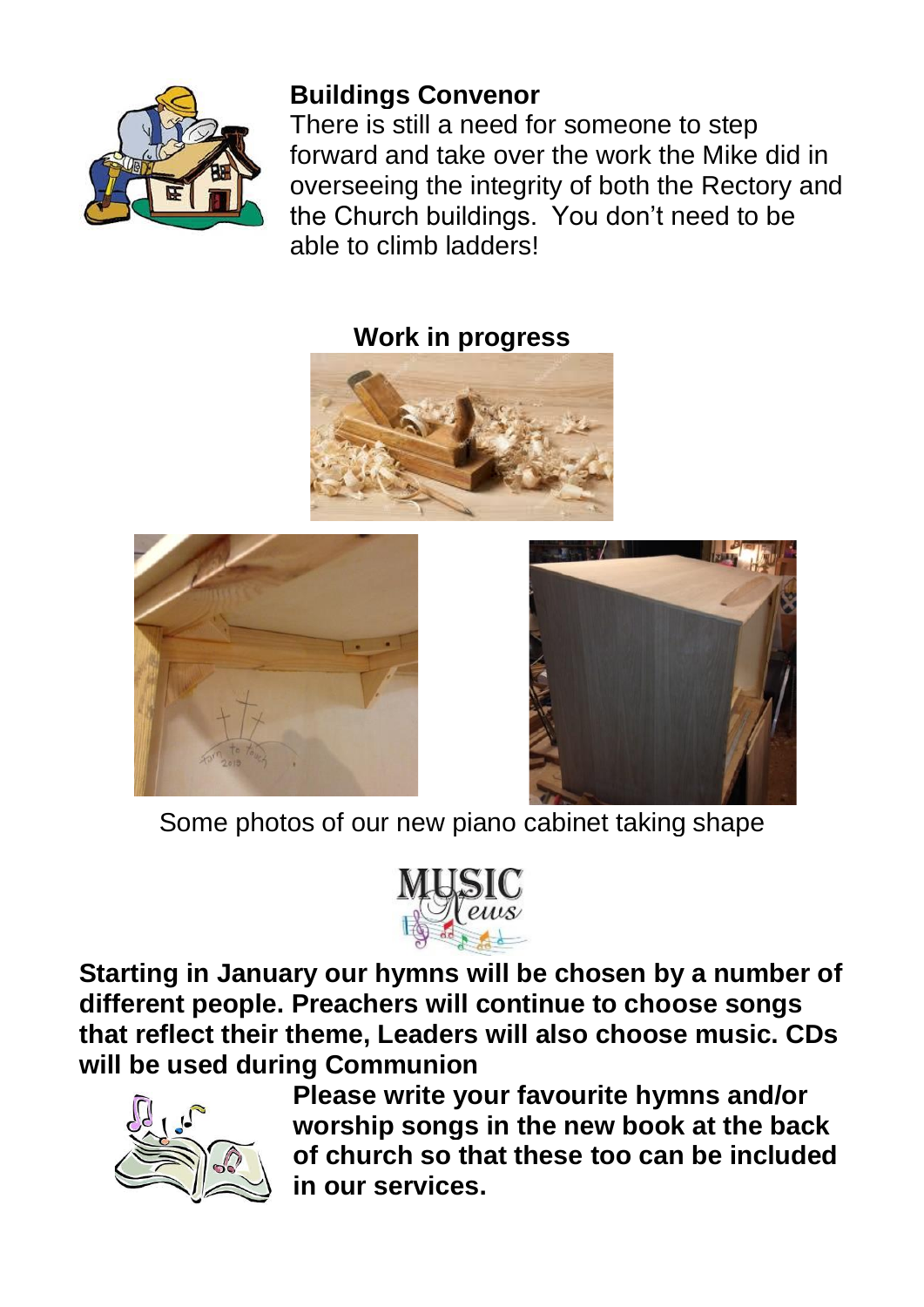

Here is a lovely photo of Grace and Ursula at the Anniversary of the Ordination of Women service. They have both supported us at St Peter's as visiting clergy over the years and in fact Grace did part of her training in our church.



**TWELFTH NIGHT BY MJH**

The glitter's gone, the holly's down, the tinsel's thrown away, again we're back to normal It's just another day.

But is it Lord, Your years begun it's us that got away.

Help us to see you grow each year A child, a teacher, man, once crucified that we might live to your almighty plan.

Forgive us Lord, when we ignore the purpose of your year, Renew us in your love, your hope and cast away all fear.

Send us out that we might be the glitter newly gone To shine as love of your unforgotten Son.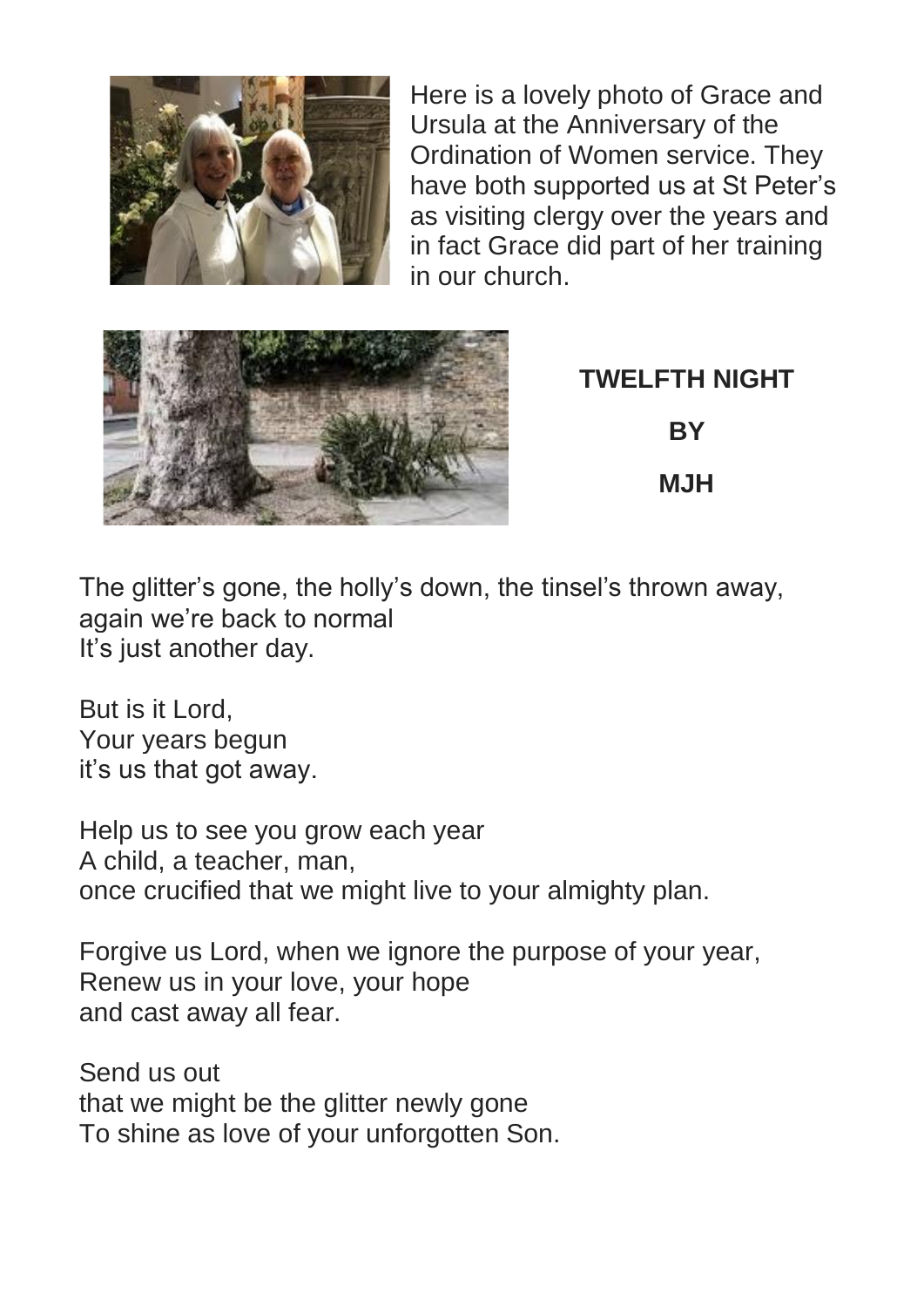#### **Advent Flowers**

Some people may have spotted a difference in church with regards to flowers. In the past years we have not had flowers during advent, however there is no liturgical reason in the Episcopal church for not having flowers. I understand this differs from the Catholic church. Advent, the start of a new year for the church, begins four Sundays before Christmas. During this season, we wait, prepare, reflect, and watch hopefully for the coming of God through Jesus in the real world - a world filled with good and bad, happiness and sorrow. Advent is the time for us to celebrate "God with us," which is the literal translation of "Emmanuel."

So, when I was asked to put flowers in church, I did a little bit of investigation and found that the beginning of Advent is a time for the "hanging of the greens", where we can decorate the church with evergreens, plants and trees that keep their leaves all year round. This helps to symbolise the new and everlasting life brought through Jesus. The Advent wreath is a symbol of the beginning of the Church year. The circle of the wreath reminds us of God Himself, His eternity and endless mercy, which has no beginning or end. The green of the wreath speaks of the hope that we have in God, the hope of newness, of renewal, of eternal life. I decided to build the flowers up over the 4 Sundays of Advent and especially because we had a confirmation service, a time of celebration, it was only right that flowers should be displayed.

On the first Sunday, the alter flowers were in place and the Advent wreath was made. The second Sunday saw additional evergreen arrangements and for the third Sunday, additional flowers were added to the greenery and poinsettias were brought in. The shape of the poinsettia flower and leaves are sometimes thought as a symbol of the Star of Bethlehem which led the Wise Men to Jesus. The red coloured leaves symbolise the blood of Christ and also symbolises remembrance. The fourth Sunday is ramped up for Christmas day and the number of arrangements were increased.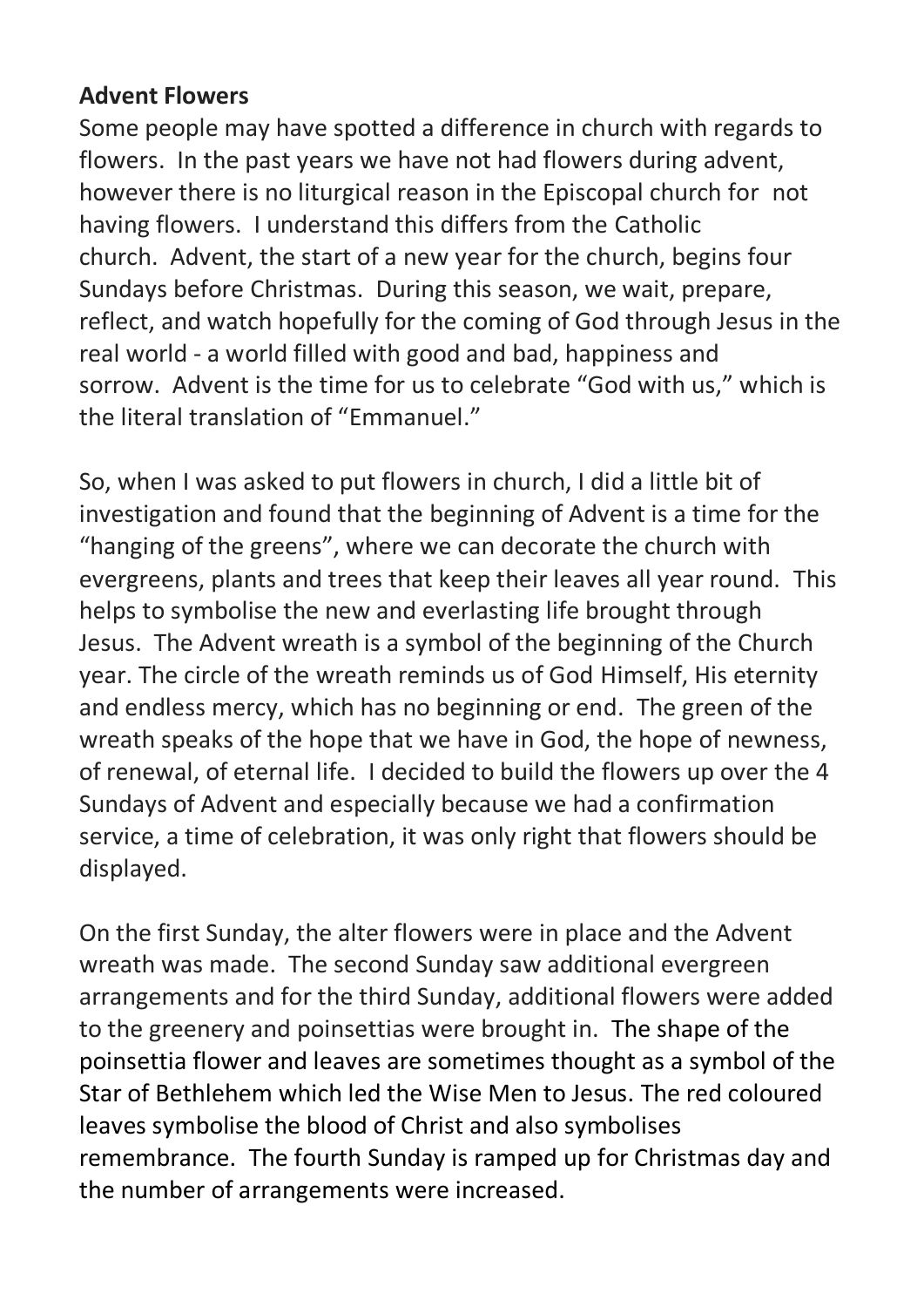Doing the Advent flowers has helped me personally too. With an ageing congregation, a reduction in people able to help with the big celebration Sundays and with the Saturday before Christmas being so busy, it has enabled me to spend a shorter time each Saturday preparing for Christmas.

I also found this description of Advent colour recently regarding flowers.

*The colours of Advent are either purple (symbolising suffering/repentance/Christ's royalty/the connection between the birth and death of Jesus) or dark blue, like a predawn winter sky before the sun rises or the light of Christ comes (symbolising expectation/hope of faith/heaven/the Virgin Mary).*

*The altar flowers for Advent reflect the darkness before Christ and get lighter each Sunday. Below is a guide for the Advent altar flowers. First Sunday of Advent/Hope: Dark blue, dark purple, dark green. Second Sunday of Advent/Preparation: Lighter blue, lighter purple, lighter green.*

*Third Sunday of Advent/Gaudete or Rejoice/Joy: Lighter green, pink/rose and even a little white for the Virgin Mary. Fourth Sunday of Advent/Love: Light blue light purple, light green.*

Something to work towards for next Advent! Karen



# **Hanging of the greens**

From Wikipedia, the free encyclopaedia

The **hanging of the greens** is a [Western](https://en.wikipedia.org/wiki/Western_Christianity)  [Christian](https://en.wikipedia.org/wiki/Western_Christianity) ceremony in which many congregations and people adorn their [churches,](https://en.wikipedia.org/wiki/Church_(building)) with [Advent and](https://en.wikipedia.org/wiki/Christmas_decoration) 

[Christmas decorations.](https://en.wikipedia.org/wiki/Christmas_decoration) This is done on or directly before the [start](https://en.wikipedia.org/wiki/Advent_Sunday) of the [Advent](https://en.wikipedia.org/wiki/Advent) season, in preparation for [Christmastide.](https://en.wikipedia.org/wiki/Christmastide) The [service](https://en.wikipedia.org/wiki/Church_service) involves the placement of evergreen vegetation in the [parish](https://en.wikipedia.org/wiki/Parish_church) Items such as the evergreen wreath, in Christianity, carry the [religious](https://en.wikipedia.org/wiki/Christian_symbols)  [symbolism](https://en.wikipedia.org/wiki/Christian_symbols) of [everlasting life,](https://en.wikipedia.org/wiki/Eternal_life_(Christianity)) a theological concept within that faith. As such, during the [liturgy,](https://en.wikipedia.org/wiki/Christian_liturgy) "Biblical passages and other readings help explain the significance of the [holly,](https://en.wikipedia.org/wiki/The_Holly_and_the_Ivy) the cedar, the [Advent wreath.](https://en.wikipedia.org/wiki/Advent_wreath) [Christmas](https://en.wikipedia.org/wiki/Christmas_tree)  [trees](https://en.wikipedia.org/wiki/Christmas_tree) are frequently erected during the hanging of the greens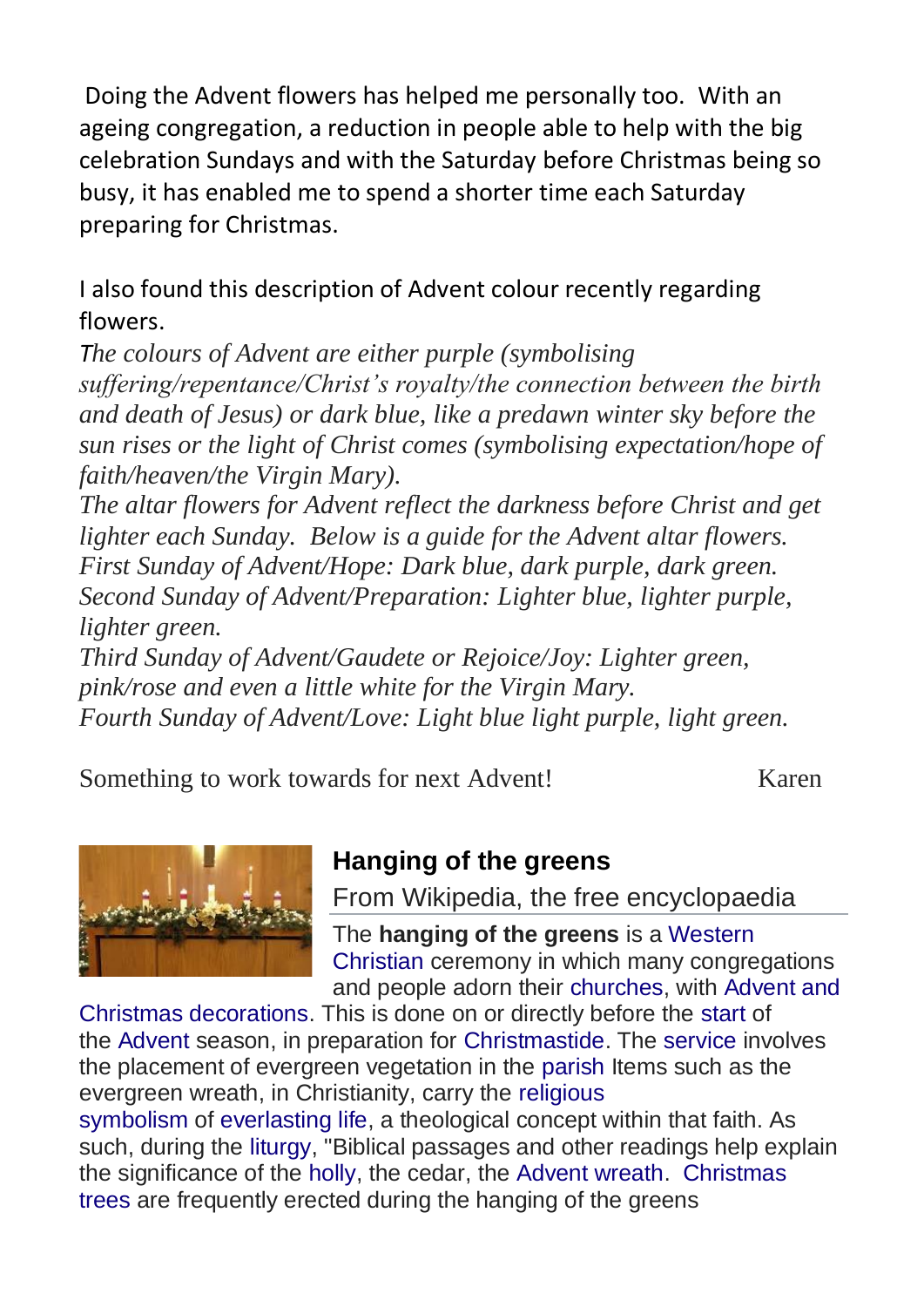

**As some of you are aware Susan runs a 100club to raise funds for the church. Membership costs just £1 a month and you could be the lucky winner of £25 This can be paid to Susan monthly in advance of the draw or annually from the** 

**beginning of January.**



**While we are talking about money donations of £1 a month would be gratefully received towards the cost of ink and paper for the church magazine.**

**Please pay this to our treasurer, John Maltman or put a donation in the green box at the back of the church**



# **SINGING TO LEARN NEW HYMNS**

When different hymns have been chosen for services then Nancy will teach us the tunes and words of these before the start of the service.



After months of technical glitches we're pleased to say the church website is now back in reasonable order. Many thanks to Brian Pudner for tidying it up. Please go to [www.stpetersgala.co.uk](http://www.stpetersgala.co.uk/) and check it out. We would appreciate feedback and suggestions for

further tidying and improvement. Please send detailed corrections and adjustments directly to Brian at [brianpudner@gmail.com.](mailto:brianpudner@gmail.com) For major changes and comment get in touch with John Marsden [\(john@mustardseedsshared.org\)](mailto:john@mustardseedsshared.org) for consideration by the Vestry.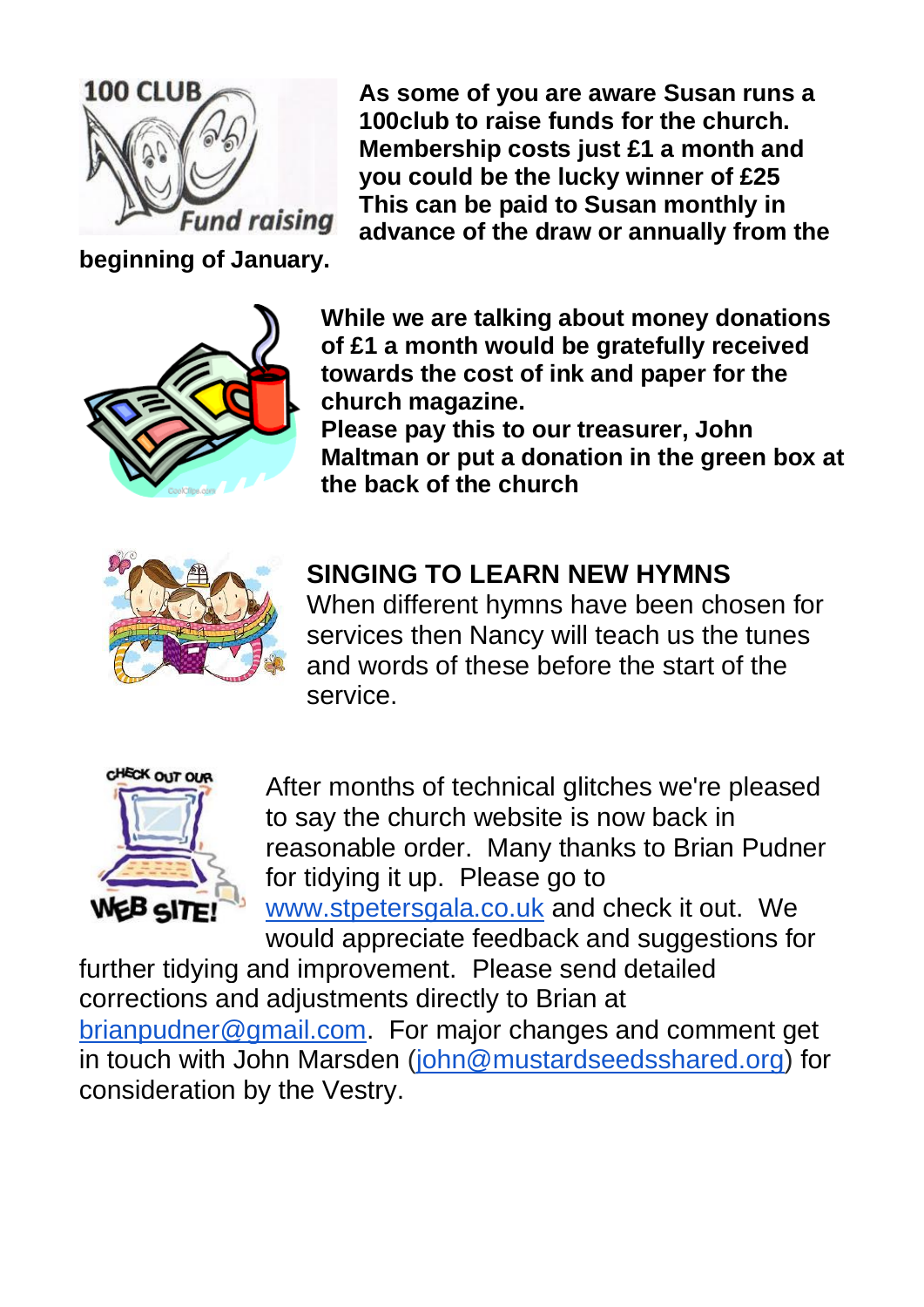







**Nativity 2019** Some of the cast of our Squad's Nativity play. It was a most uplifting and entertaining service that was enjoyed by all who were in church on Sunday 22<sup>nd</sup> December.





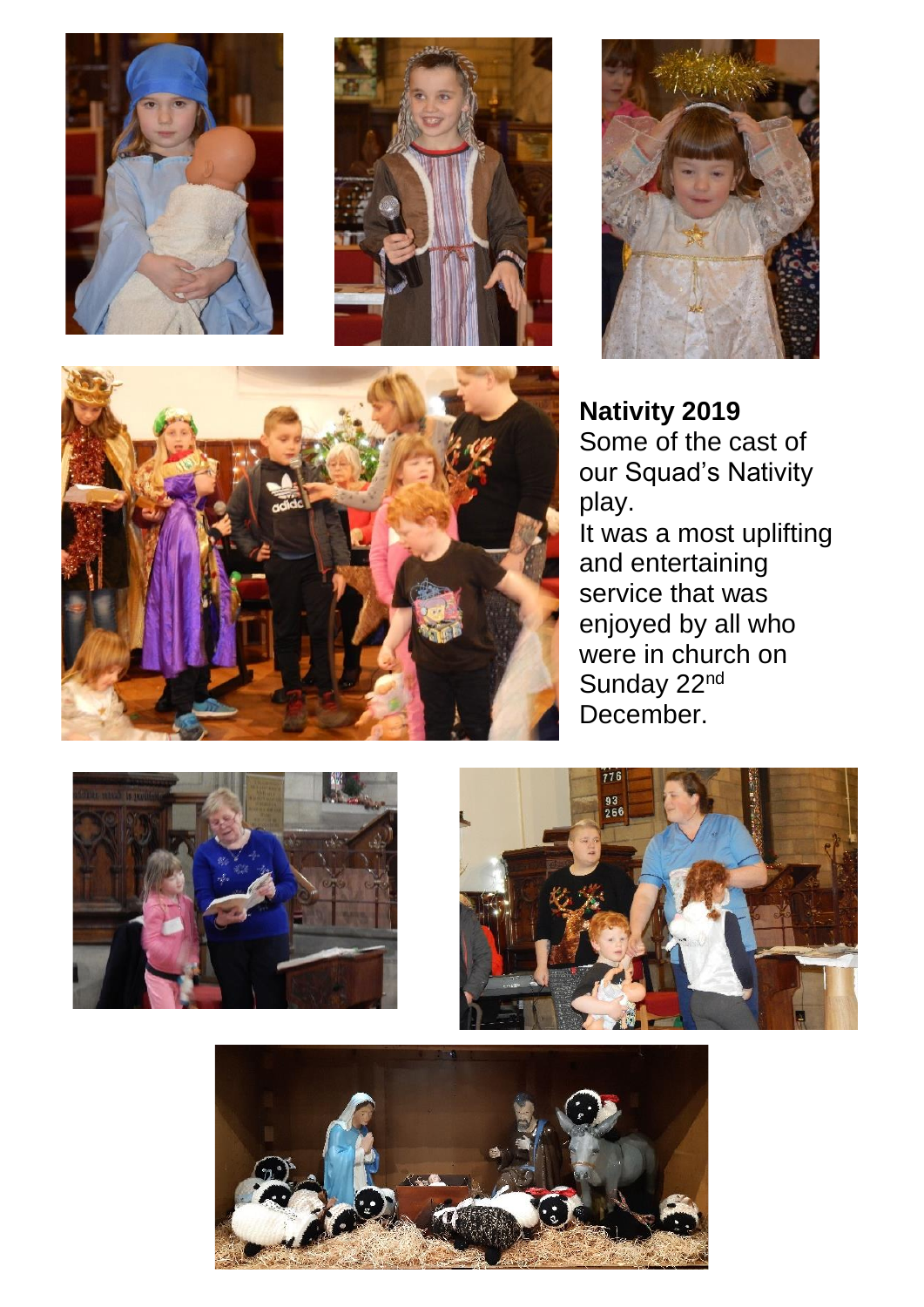### **Something to think about**

In 1925, the *New York World* publication celebrated the birthday of Abraham Lincoln with a cartoon that has become something of a classic in America. Two Kentucky farmers are pictured talking over a picket fence. One asks, "Anything new happen lately?" The other responds, "Nothing much. A new baby was born over at Tom Lincoln's place, but nothing much ever happens around here."

Can you imagine the same thing happening in Bethlehem on the night that Jesus was born? Can you picture some people standing just outside the Inn? "Anything new happen around here?" "Nothing much, just a baby born down in the stable, but nothing much ever happens around here."

The point of the cartoon in the *New York World* was obvious: when Lincoln was born, no one knew how much he would impact history. But what makes the birth of Jesus Christ different? This is the ultimate question for us as Christians.

Why is the birth of Jesus so different from the birth of Lincoln or from the birth of other great figures in history? Why is his birth so different from the many Christian saints?

Throughout the centuries there have been numerous people who have had a tremendous impact on history and probably in our own lives; but, as great as these people were, they only have the power *to influence* us. In other words, these people do not possess within themselves the power to *change* and *transform* us.

During the Christmas season, we contemplate the newborn Christ in the manger. The difference between the birth of Jesus and the birth of other great figures in history is this: the baby that we contemplate in the manger is *a divine person!* And because Jesus Christ is a divine person he has *within himself* not only the power to influence us *but the power to change and transform us!* You see, Jesus is God, God who became man, God who took on our human flesh and united our humanity to his divinity. And divinity has the power to change and transform us. This is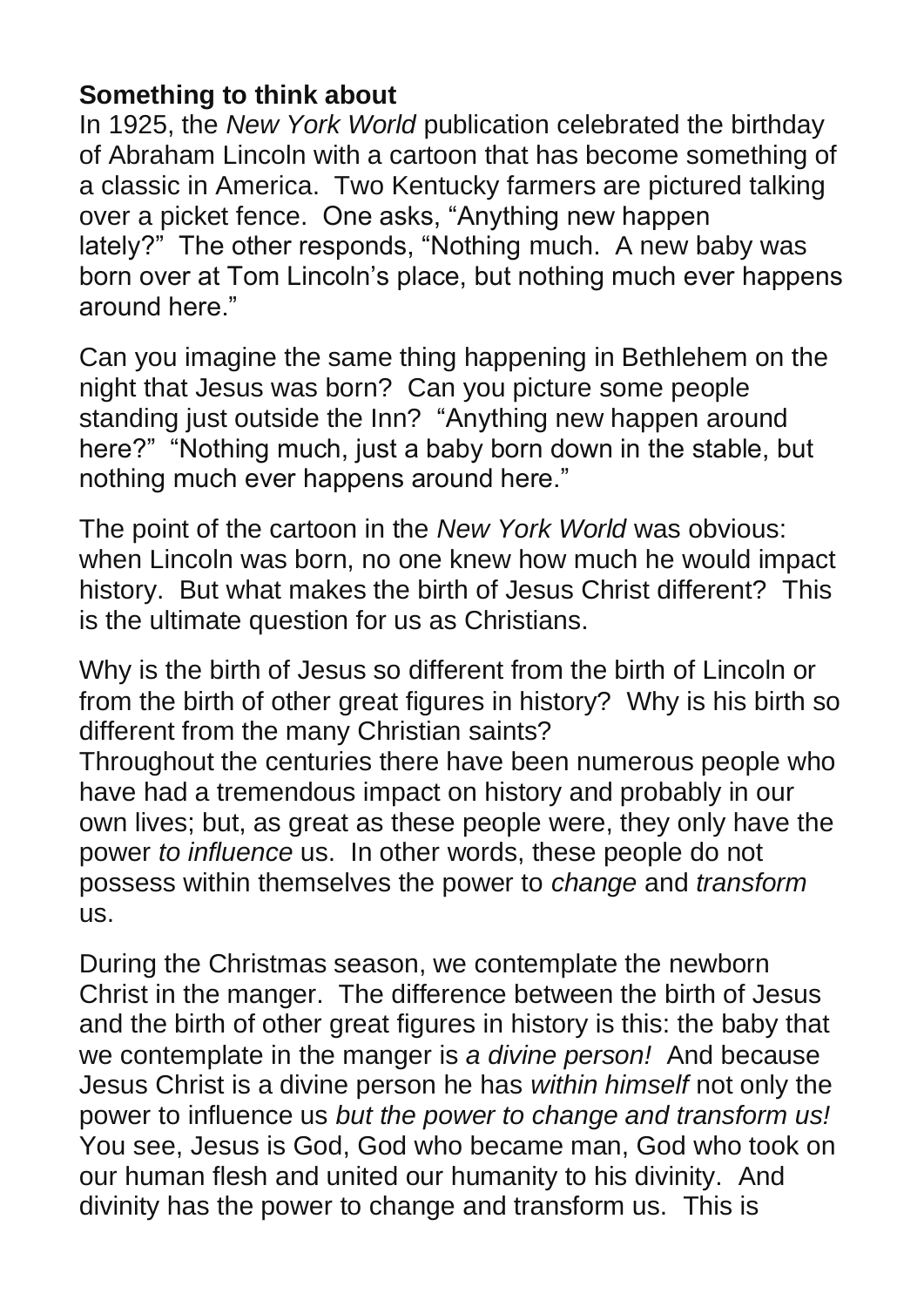precisely the reason he can change us: because he united our sinful human nature to his perfect divine nature; God became man so that we could share in the divine life of God.

The birth of Christ, then, is not simply an event of the past. The fact that God became man means that every human being is affected; it's analogous to a divine electrical shock that has gone out and touched every human person in history. The divine life of God in Jesus Christ is spread through the entire human race through what we call grace, and grace changes and transforms us.

God loves us so much that he became one of us to change us. We all need interior change. Are you struggling with sinful habits? Do you feel that you are far from God? Have you made decisions in your life that have led you away from the Lord? Do you want to be closer to him? This is what Christmas is all about: Jesus Christ has come to us with the power to change and transform us. But we have to reach out to touch that power! We can look to role models, we can look to influential historical figures, we can read self-help books, but none of these have the divine power to change us. Only Christ does!

How beautiful that he makes himself so approachable. He's a baby who wants us to embrace him so that we can experience his transforming love. Christ wants us to embrace him and he wants to embrace us, not just at Christmas but also at every moment. We cannot change without God's grace that comes to us in Christ.

The birth of Christ is different because he has the power to change us. Don't let this Christmas pass by with the attitude that we are celebrating the birth of just another great historical figure. No, let this Christmas moment seize you with the reality that what we celebrate is the living truth that God loves us so much that he became one of us to change us forever!

*Note: This is an edited post from a blog written in 2009.*